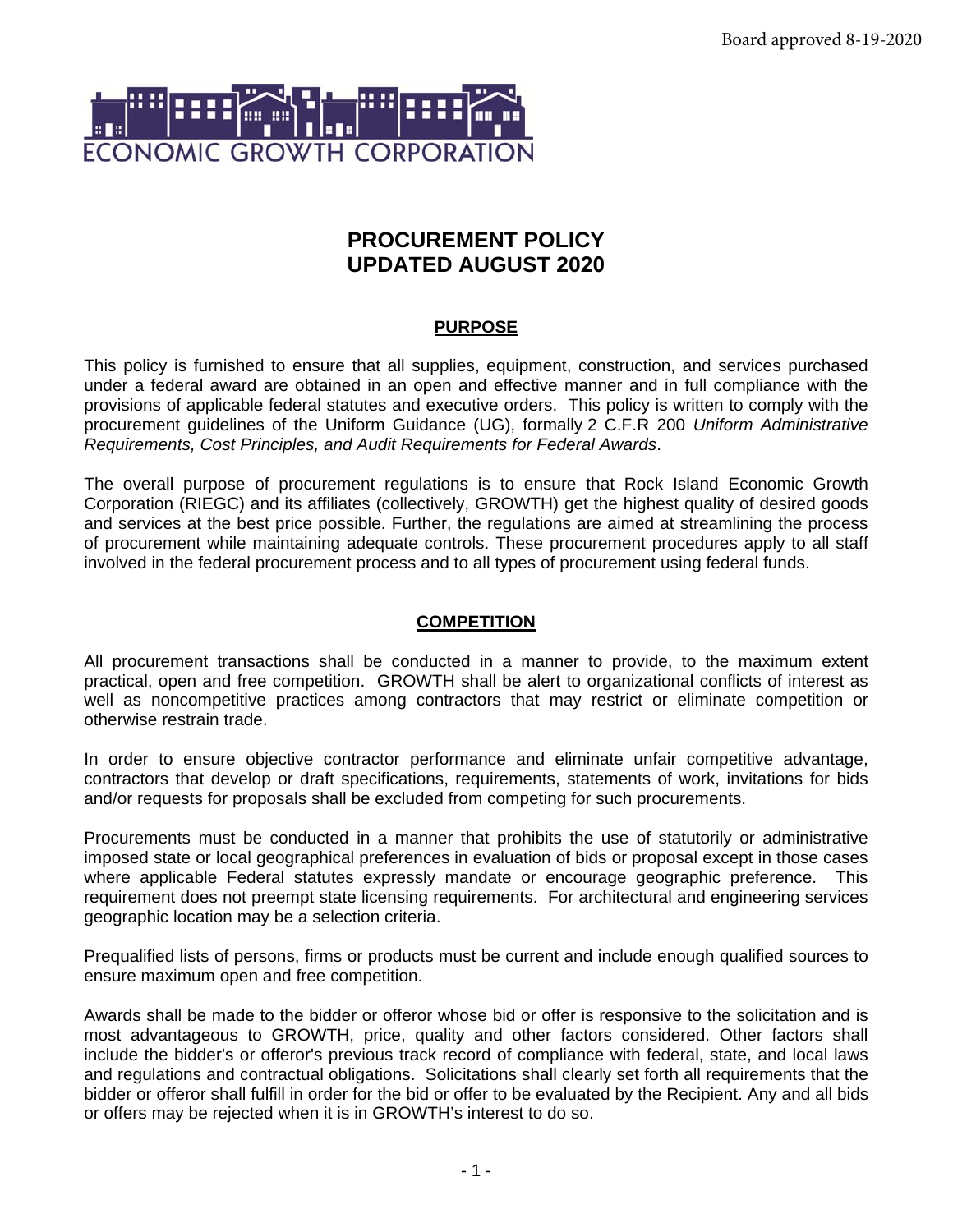### **PROCUREMENT PROCEDURES**

GROWTH personnel involved in procurement shall:

- (1) Avoid purchasing unnecessary or duplicative items.
- (2) Where appropriate, consider lease and purchase alternatives to determine which would be the most economical and practical.
- (3) Provide for all of the following in all solicitations for goods and services:
	- (a) A clear and accurate description of the technical requirements for the material, product or service to be procured. In competitive procurements, such a description shall not contain features which unduly restrict competition;
	- (b) Requirements which the bidder/offeror must fulfill and all other factors to be used in evaluating bids or proposals;
	- (c) A description, whenever practicable, of technical requirements in terms of functions to be performed or performance required, including the range of acceptable characteristics or minimum acceptable standards (or minimum essential characteristics);
	- (d) The specific features of "brand name or equal" descriptions that bidders are required to meet when such items are included in the solicitation; and
	- (e) Preference, to the extent practicable and economically feasible, for products and services that conserve natural resources and protect the environment and are energy efficient.
- (4) Make affirmative steps to utilize small businesses, minority-owned firms, and women's business enterprises, whenever possible and take all of the following steps to further this goal:
	- (a) Ensure that small businesses, minority-owned firms, and women's business enterprises are on solicitation lists and are used to the fullest extent practicable;
	- (b) Make information on forthcoming opportunities available and arrange time frames for purchases and contracts to encourage and facilitate participation by small businesses, minority-owned firms, and women's business enterprises;
	- (c) Dividing total requirements when economically feasible, into smaller tasks or quantities to permit maximum participation by small businesses, minority-owned firms and women's business enterprises;
	- (d) Encourage contracting with consortiums of small businesses, minority-owned firms and women's business enterprises when a contract is too large for one of these firms to handle individually;
	- (e) Establish delivery schedules, where the requirement permits, which encourage participation by small businesses, minority-owned firms, and women's business enterprises; and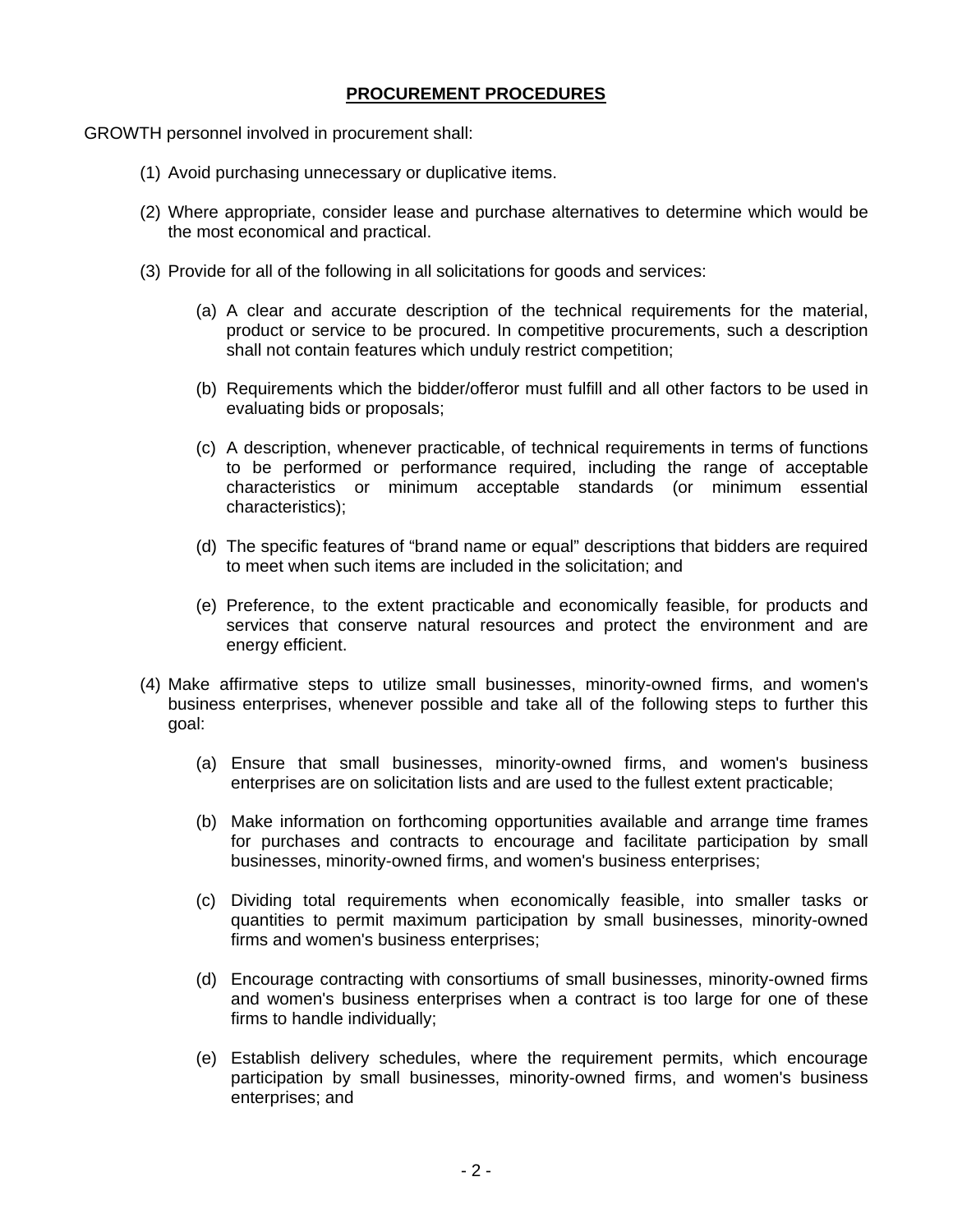- (f) Use the services and assistance, as appropriate, of such organizations as the Small Business Administration and the Department of Commerce's Minority Business Development Agency in the solicitation and utilization of small businesses, minorityowned firms and women's business enterprises.
- (g) Requiring the prime contractor, if sub-contractors are to be let, to take affirmative steps in  $(a) - (f)$  above.
- (5) Determine the type of procurement to be used and ensure that it is appropriate for the particular procurement as follows:

 (a) **Micro-Purchases of \$10,000 or less**: may be awarded by soliciting bids or obtaining quotes but are not required if the price is determined to be reasonable in the opinion of the personnel authorized to purchase. Micro-purchases should be distributed equitably among qualified suppliers whenever possible.

 (b) **Small Purchases between \$10,000 and \$250,000**: price or rate quotations must be obtained from an adequate number of qualified sources. A bidding process is required for contracts, but GROWTH is not required to select the lowest price vendor. Document considerations of quality, reputation, price, etc.

There are the three types of purchases over \$250,000:

(c) **Construction Projects over \$250,000 with a Firm Fixed Price**: requires procurement by publically solicited sealed bids. The contract must be awarded to the lowest price qualified bidder whose bid conforms to all material terms and conditions. Bids must be opened publically. Bids may be rejected if there is a sound documented reason.

(d) **Competitive Proposals over \$250,000 Based on Either a Fixed Price or Cost Reimbursement**: this method is used when conditions are not appropriate for the use of sealed bids. Contracts must be awarded to a qualified vendor whose proposal is most advantageous to the program, with price and other factors considered, i.e., price is one of several quantitative and qualitative factors. The basis for considering and selecting the vendor must be documented. (*For example: GROWTH seeks services of an architect for a new building project. While there are technical specifications, there is also a qualitative/creative aspect to the project. GROWTH obtains several bids and makes a selection based on both the qualitative and quantitative (price) aspects. The consideration and decision process, possibly by*  rating each of the aspect of the proposal and awarding the bid to the architect with the highest *overall score should be documented.)* 

(e) **Sole Source Contracts over \$250,000:** solicitation from a sole source may only be used if one or more of these criteria are met: 1) the service or good provided is unique, 2) in the case of an emergency, 3) if the federal funder authorizes it, or 4) after a number of attempts at a competitive process the competition is deemed inadequate. The basis for considering and selecting the vendor must be documented.

- (6) Ensure that contracts are only made with responsible contractors who possess the potential ability to perform successfully under the terms and conditions of the proposed procurement. Consideration shall be given to such matters as:
	- (a) Price
	- (b) Quality of goods/services. Such a justification must be verifiable.
	- (c) Availability of goods/services within the required delivery time.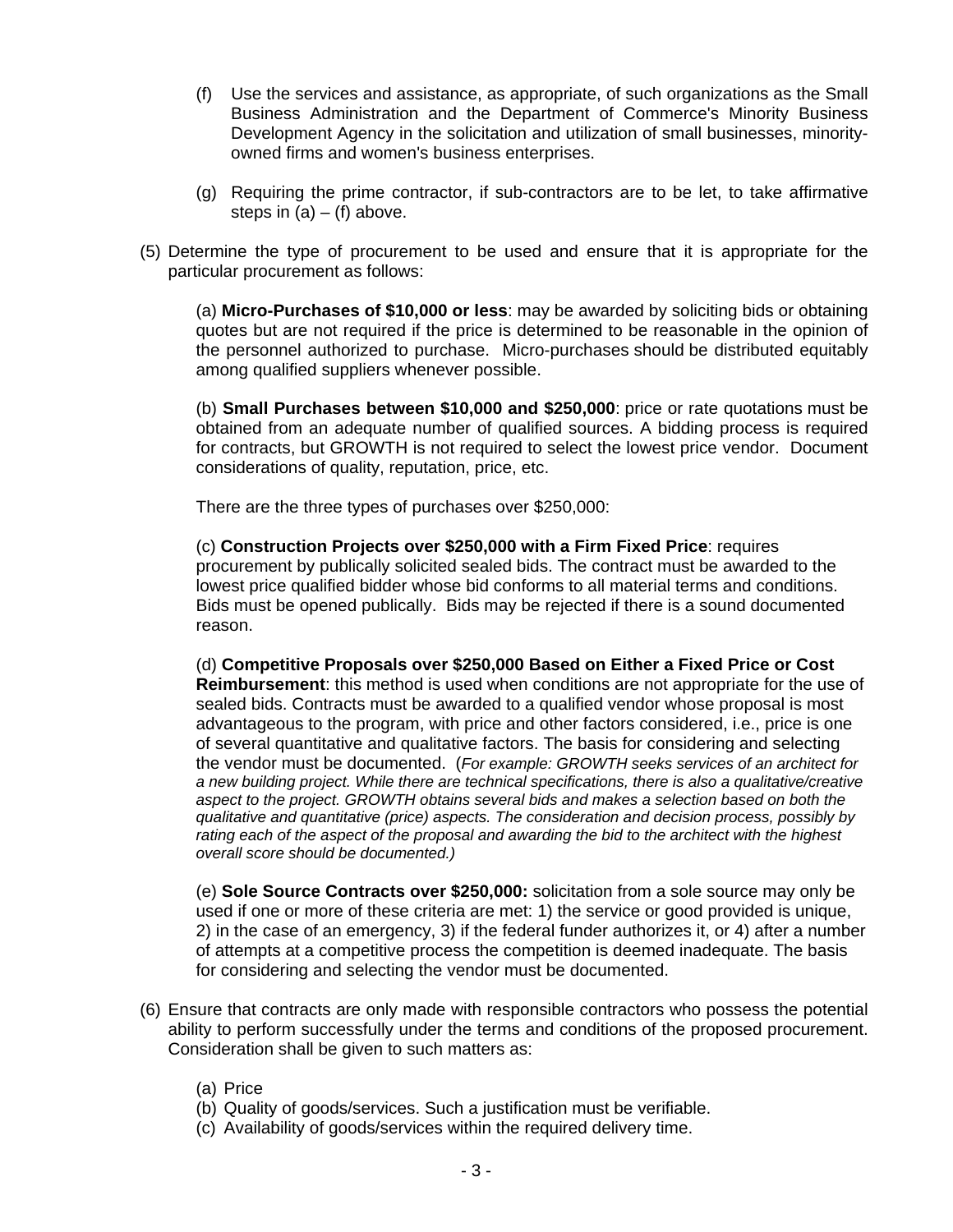- (d) After sale services, including availability of parts/supplies.
- (e) Bidder's previous records of performance and service, including compliance with laws, regulations, contractual obligations, and public policy.
- (f) Ability of bidder to render satisfactory service in this instance.
- (g) Financial stability of the vendor.
- (h) Availability of bidder's representatives to call upon and consult with
- (i) Payment terms
- (j) Warranty offered.
- (k) Ability to provide samples
- (l) Bidder is not suspended or debarred from participation in federal contracts per the System for Award Management (SAM).

#### **COST/PRICE ANALYSIS**

A cost or price analysis must be performed in connection with every procurement action in excess of the Simplified Acquisition Threshold (currently \$250,000) including contract modifications. The method and degree of analysis is dependent on the facts surrounding the particular procurement situation, but as a starting point, an independent estimate should be done before receiving bids or proposals.

Profit must be negotiated as a separate element of the price for each contract in which there is no price competition and in all cases where cost analysis is performed. To establish a fair and reasonable profit, consideration must be given to the complexity of the work to be performed, the risk borne by the contractor, the contractor's investment, the amount of subcontracting, the quality of its record of past performance, and industry profit rates in the surrounding geographical area for similar work.

The cost plus a percentage of cost and percentage of construction cost methods of contracting must not be used.

#### **PROCUREMENT RECORDS**

Procurement records and files for purchases in excess of the micro purchase threshold (currently \$10,000) shall include the following, at a minimum:

- (1) Rationale for the method of procurement (justification for lack of competition when competitive bids or offers are not obtained)
- (2) Basis for contractor selection; and
- (3) Basis for award cost or price.

#### **CONTRACT ADMINISTRATION**

A system for contract administration shall be maintained to ensure contractor conformance with the terms, conditions and specifications of the contract and to ensure adequate and timely follow up of all purchases. GROWTH shall evaluate contractor performance and document, as appropriate, whether contractors have met the terms, conditions and specifications of the contract.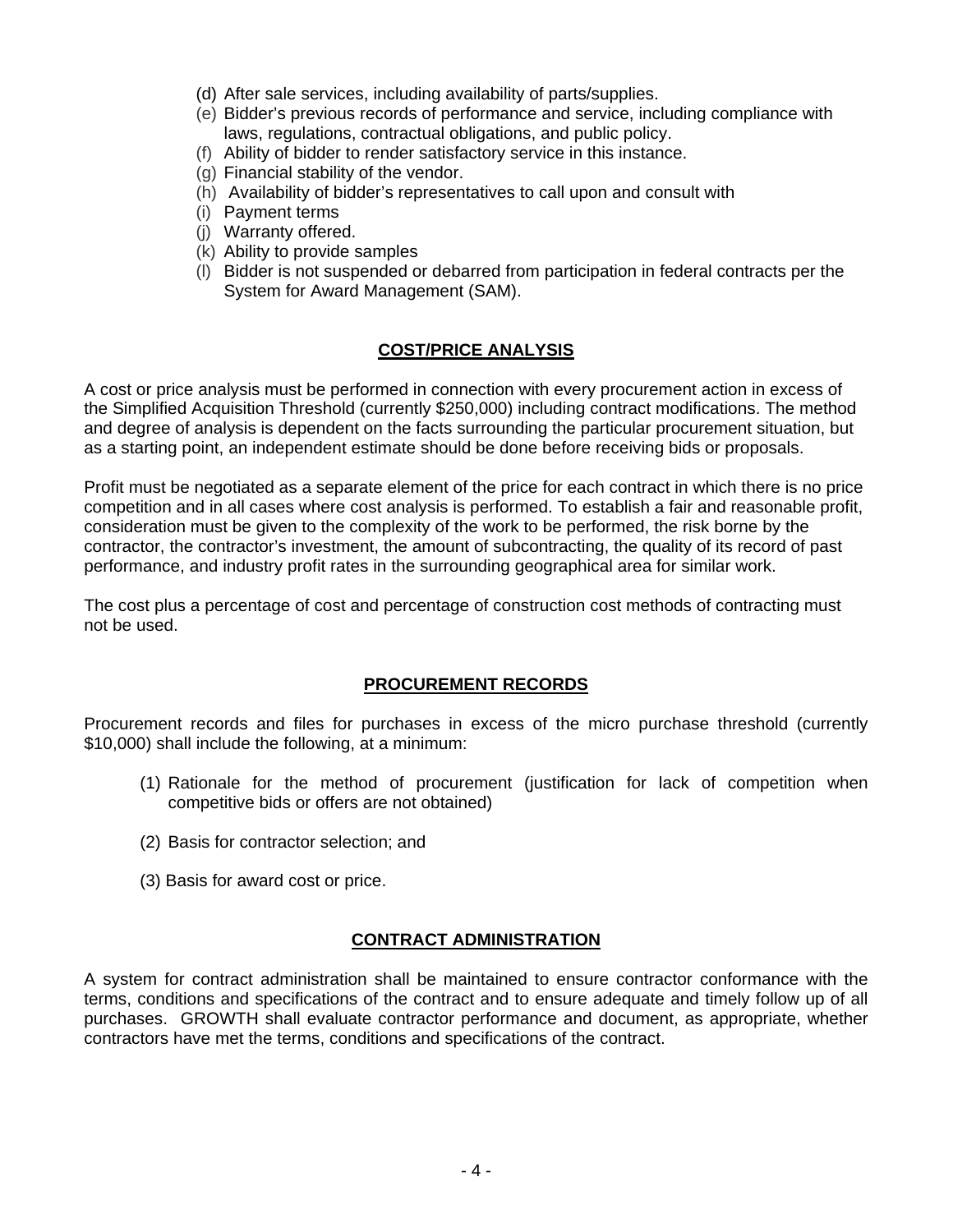## **CONTRACT PROVISIONS**

GROWTH shall include, in addition to provisions to define a sound and complete agreement, the following provisions in all contracts. The following provisions shall also be applied to subcontracts.

- (1) Contracts in excess of the small purchase threshold (currently \$250,000) shall contain contractual provisions or conditions that allow for administrative, contractual, or legal remedies in instances in which a contractor violates or breaches the contract terms, and provide for such remedial actions as may be appropriate.
- (2) All contracts in excess of the micro purchase threshold (currently \$10,000) shall contain suitable provisions for termination by GROWTH, including the manner by which termination shall be effected and the basis for settlement. In addition, such contracts shall describe conditions under which the contract may be terminated for default as well as conditions where the contract may be terminated because of circumstances beyond the control of the contractor.
- (3) Except as otherwise required by statute, an award that requires the contracting (or subcontracting) for construction or facility improvements shall provide for GROWTH to follow its own requirements relating to bid guarantees, performance bonds, and payment bonds.
- (4) All negotiated contracts (except those for less than the small purchase threshold, currently \$250,000) awarded by GROWTH shall include a provision to the effect that GROWTH and any grantor, applicable federal agency, or any of their duly authorized representatives, shall have access to any books, documents, papers and records of the contractor which are directly pertinent to a specific program for the purpose of making audits, examinations, excerpts and transcriptions.
- (5) All contracts for construction projects of sufficient size should contain clauses for value engineering to offer reasonable opportunities for cost reductions.
- (6) All contracts the meet the definition of "federally assisted construction contract" in 41 CFR Part 60 must include the Equal Employment Opportunity clause.
- (7) All prime construction contracts in excess of \$2,000 must include a provision for compliance with the Davis-Bacon Act.
- (8) All contracts in excess of \$100,000 that involve the employment of mechanics or laborers must include a provision for compliance with 40 USC 3702 and 3704 (Contract Work Hours and Safety Standards Act).
- (9) All contracts in excess of \$150,000 must contain a provision that requires compliance with the Clean Air Act and the Federal Water Pollution Control Act, where applicable.

#### **FEDERAL AWARDING AGENCY OR PASS-THROUGH ENTITY REVIEW**

GROWTH must make available, upon request of the Federal awarding agency or pass-through entity, technical specifications on proposed procurements where the Federal awarding agency or passthrough entity believes such review is needed to ensure that the item or service specified is the one being proposed for acquisition.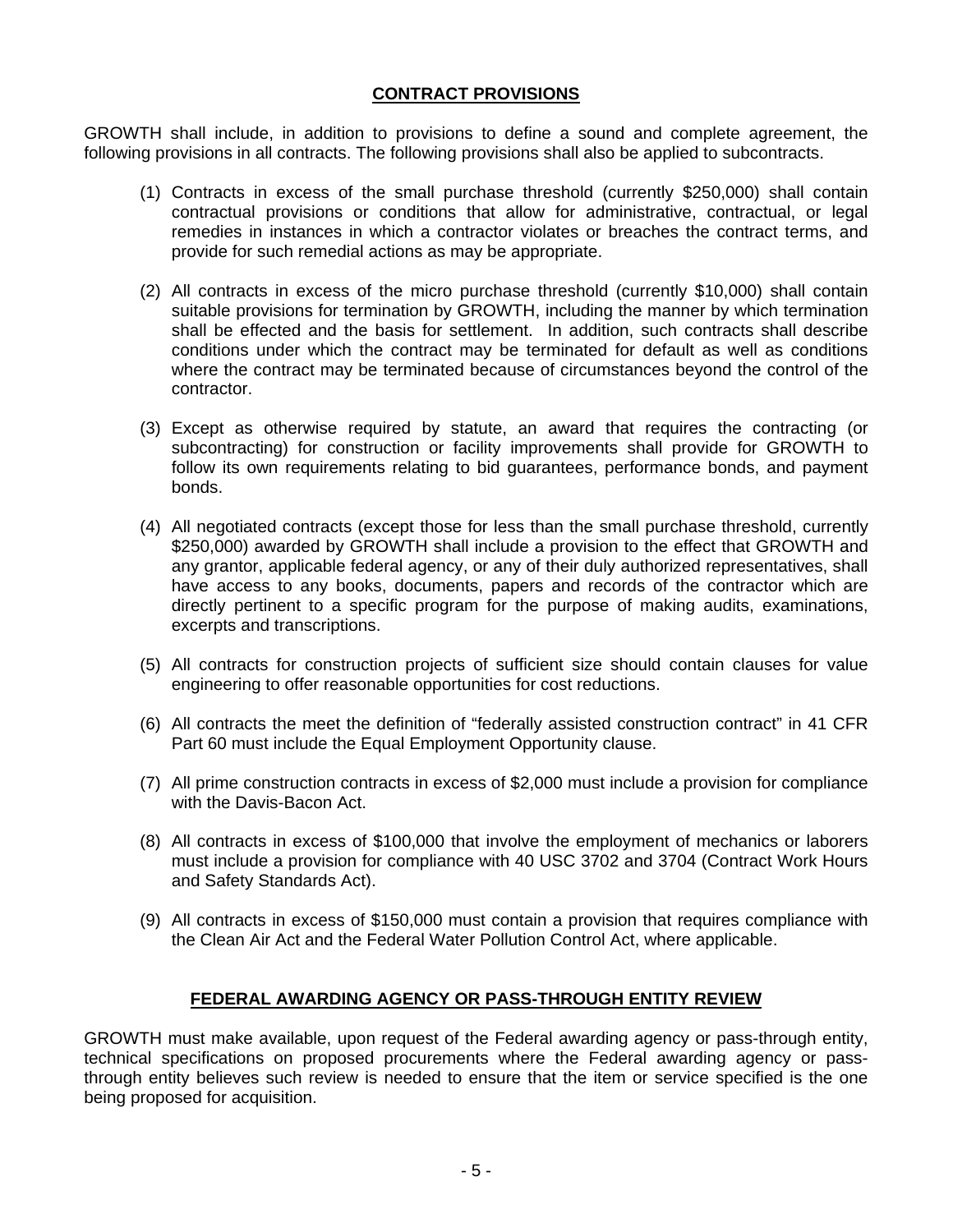GROWTH must make available upon request, for the Federal awarding agency or pass-through entity pre-procurement review, procurement documents, such as requests for proposals or invitations for bids, or independent cost estimates.

### **BONDING REQUIREMENTS**

For construction or facility improvement contracts or subcontracts exceeding the Simplified Acquisition Threshold (currently \$250,000), the Federal awarding agency or pass-through entity may accept the bonding policy and requirements of GROWTH provided that the Federal awarding agency or passthrough entity has made a determination that the Federal interest is adequately protected.

If such a determination has not been made, the minimum requirements must be as follows:

- (a) A bid guarantee from each bidder equivalent to five percent of the bid price. The ''bid guarantee'' must consist of a firm commitment such as a bid bond, certified check, or other negotiable instrument accompanying a bid as assurance that the bidder will, upon acceptance of the bid, execute such contractual documents as may be required within the time specified.
- (b) A performance bond on the part of the contractor for 100% of the contract price. A ''performance bond'' is one executed in connection with a contract to secure fulfillment of all the contractor's obligations under such contract.
- (c) A payment bond on the part of the contractor for 100% of the contract price. A ''payment bond'' is one executed in connection with a contract to assure payment as required by law of all persons supplying labor and material in the execution of the work provided for in the contract.

# **CODE OF CONDUCT**

A Code of Conduct shall govern the performance, behavior and actions of GROWTH, including Board members, employees, directors, volunteers, or agents who are engaged in any aspect of procurement, including – but not limited to – purchasing goods and services; awarding contracts and grants; or the administration and supervision of contracts.

- (1) No employee, officer, director, volunteer or agent of the GROWTH shall participate in the selection, award or administration of a bid or contract supported by Federal funds if a conflict of interest is real or apparent to a reasonable person.
- (2) Conflicts of interest may arise when any employee, officer, director, volunteer or agent of GROWTH has a financial, family or any other beneficial interest in the vendor firm selected or considered for an award.
- (3) No employee, officer, director, volunteer or agent of GROWTH shall do business with, award contracts to, or show favoritism toward a member of his/her immediate family, spouse's family or to any company, vendor or concern who either employs or has any relationship to a family member; or award a contract or bid which violates the spirit or intent of Federal, State and local procurement laws and policies established to maximize free and open competition among qualified vendors.